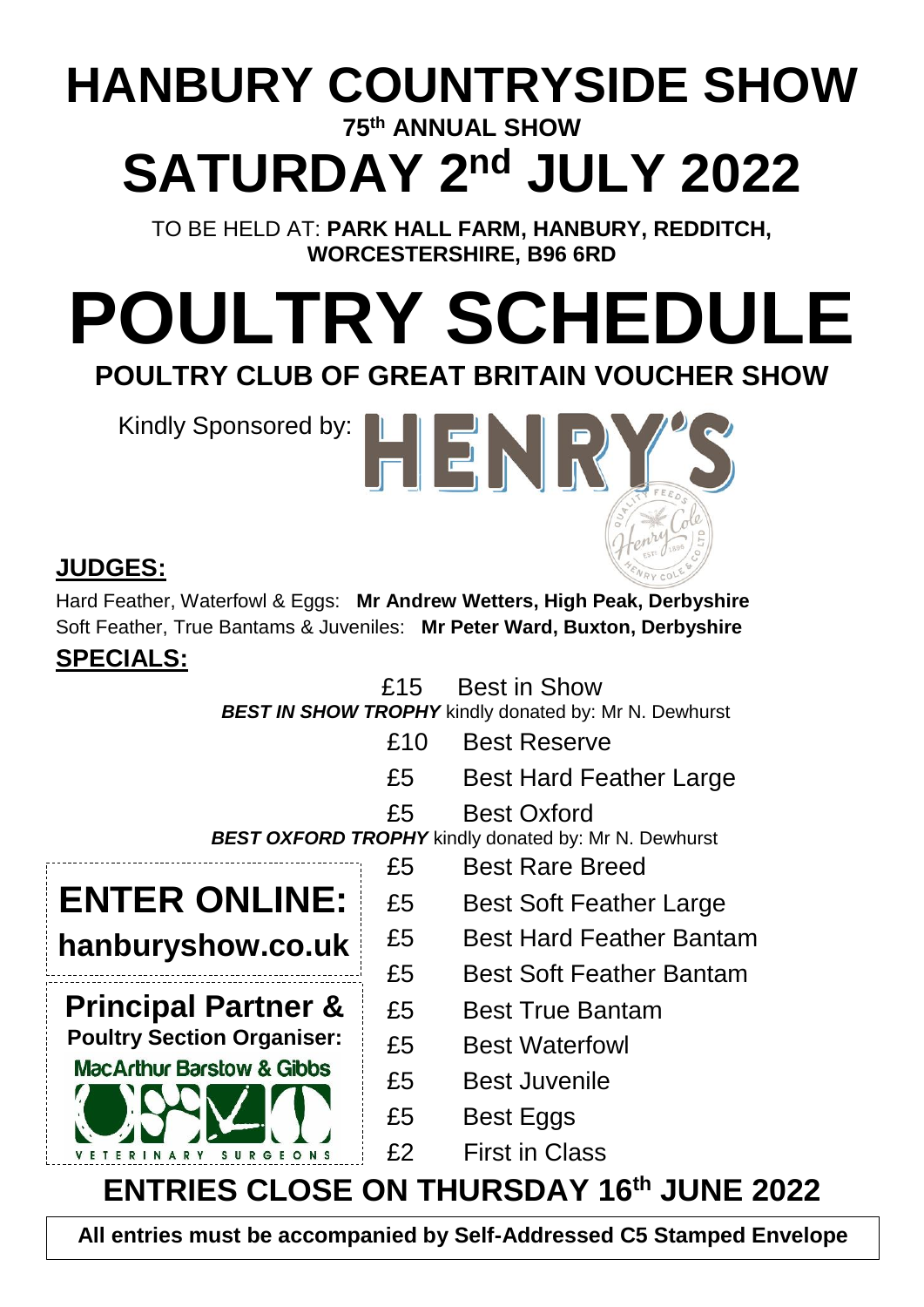#### **2022 SCHEDULE OF CLASSES:**

- 
- **2** Oxford BI Red/Pyle/Dwing M **BANTAMS (Soft Feather)**
- **3** Oxford BI Red/Pyle/Dwing F
- **4** Oxford Dark Grey M
- **5** Oxford Dark Grey F
- **6** Oxford Ginger M
- **7** Oxford Ginger F
- **8** Oxford A.O.C M
- **9** Oxford A.O.C F
- **10** Carlisle M
- **11** Carlisle F
- **12** Shamo M
- **13** Shamo F
- **14** Asil M/F
- **15** A. O. V. Hard Feather M/F
- **16** Orpington M **64** Maran M
- **17** Orpington F
- **18** Cochin M
- **19** Cochin F
- **20** Brahma M
- **21** Brahma F
- **22** Plymouth Rock M/F **70** Buff Rock M
- **23** Sussex M/F
- **24** Wyandotte M/F
- **25** White Silkie M **73** Thuringian M
- **26** White Silkie F **74** Thuringian F
- **27** A.O.C Silkie M/F **75** Orpington M
- **28** Rhode Island Red M/F
- **29** Maran M/F
- **30** Welsummer M
- 
- **32** Cream Legbar M/F
- **33** Large Rare Breed M
- **34** Large Rare Breed F
- **35** A.O.V Large M/F
- **36** Likeliest Layer or Modern Hybrid **BANTAMS (Hard Feather) 85** A.O.C. Hamburgh M/F
- **37** O.E.G. Black Red M
- **38** O.E.G. Wheaton/Partridge F
- **39** O.E.G. Spangle M/F
- 
- **41** O.E.G. Black M/F **90** Welsummer M
- **42** O.E.G. A.O.C M **91** Welsummer F
- **43** O.E.G. A.O.C F **92** Araucana M/F
- **44** Modern Game M **93** Ancona M/F
- **45** Modern Game F **94** Poland M/F
- **46** A.O.V. Hard Feather M/F **95** Bantam Rare Breed M/F
- 
- **Class 48** Indian Game F
	- **1** Breeding Trio **49** Ko Shamo M/F
		- **LARGE FOWL 50** Oxford Bantam M/F
			- **51** White Wyandotte M/F
			- **52** Black Wyandotte M/F
			- **53** Partridge/Pencilled Wyandotte M
			- **54** Partridge/Pencilled Wyandotte F
			- **55** Silver/Gold Laced Wyandotte M
			- **56** Silver/Gold Laced Wyandotte F
			- **57** A.O.C. Wyandotte M
			- **58** A.O.C. Wyandotte F
			- **59** Australorp M
			- **60** Australorp F
			- **61** Vorwerk M/F
			- **62** Rhode Island Red M
			- **63** Rhode Island Fed F
			-
			- **65** Maran F
			- **66** Brahma M/F
			- **67** White Silkie M
			- **68** White Silkie F
			- **69** A.O.C Silkie M/F
			-
			- **71** Buff Rock F
			- **72** A.O.C Rock M/F
			-
			-
			-
			- **76** Orpington F
			- **77** Light Sussex M
			- **78** Light Sussex F
	- **31** Welsummer F **79** A.O.C. Sussex M/F
		- **80** Barnvelder M/F
		- **81** German Langshan M
		- **82** German Langshan F
		- **83** Silver Spangled Hamburgh M
		- **84** Silver Spangled Hamburgh F
		-
		- **86** Leghorn M
		- **87** Leghorn F
		- **88** Barnvelder M/F
	- **40** O.E.G. Blue M/F **89** New Hampshire Red M/F
		-
		-
		-
		-
		-
		-
	- **47** Indian Game M **96** A.O.V. Soft Feather M/F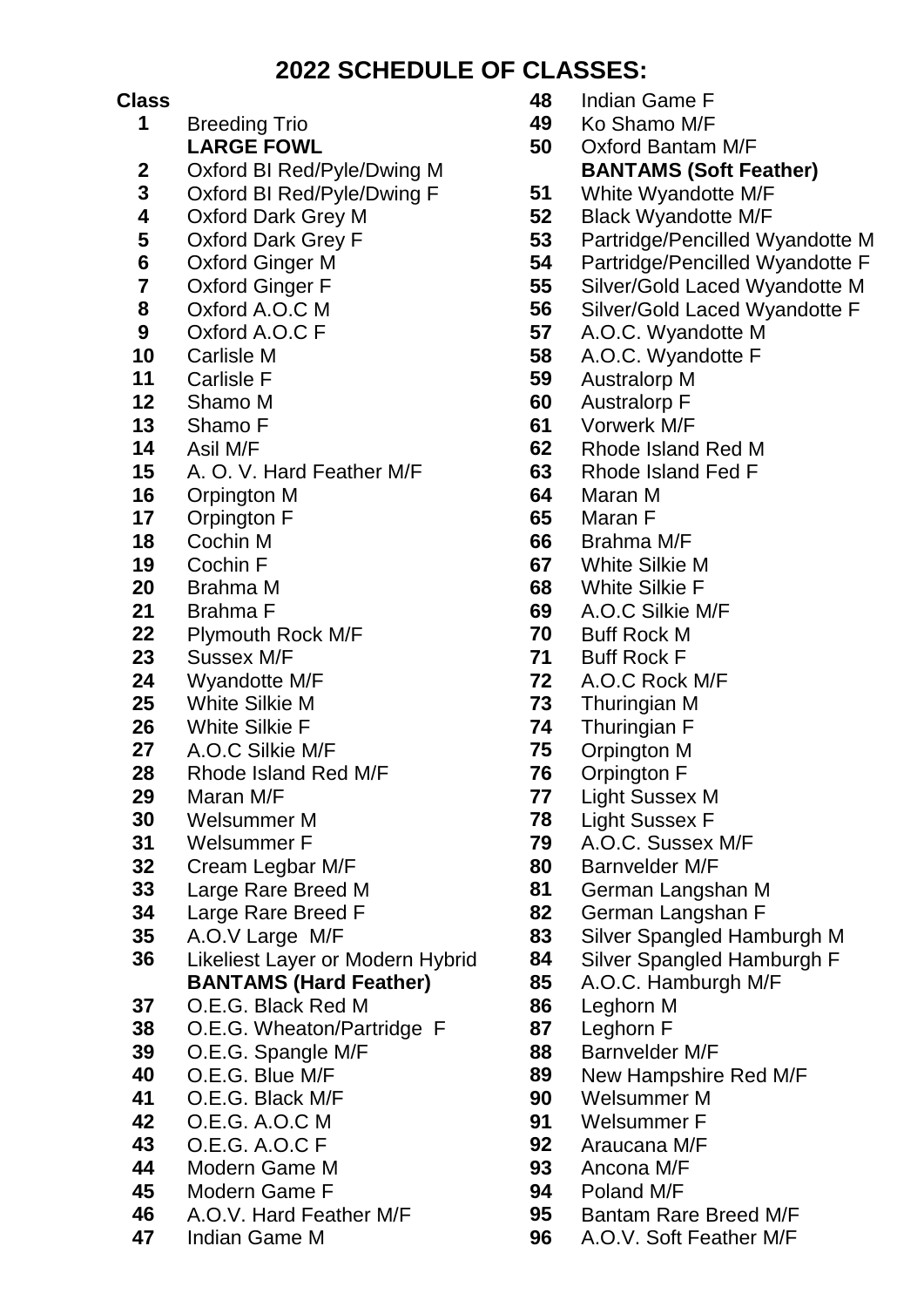#### **TRUE BANTAMS**

- **97** Gold Partridge Dutch M
- **98** Gold Partridge Dutch F
- **99** Silver Partridge Dutch M/F
- **100** A.O.C Dutch M/F
- **101** Barbu D`Uccle M/F
- **102** Barbu D`Anvers M/F
- **103** Gold Sebright M/F
- **104** Silver Sebright M/F
- **105** Black Pekin M/F
- **106** White Pekin M/F
- 
- **108** Lavender Pekin F **137** 3 Brown Large
- **109** Mottled Pekin M/F
- **110** A.O.C. Pekin M
- **111** A.O.C. Pekin F **140** 1 Brown Large
- **112** A.O.V. True Bantam M **141** 1 White Large
- **113** A.O.V. True Bantam F **142** 1 Blue Large **JUVENILE CLASSES (YOUNG EXHIBTORS AGED 16YRS & UNDER)**
- **114** Juvenile Male Bantam/large
- **115** Juvenile Female Bantam/large **146** 3 Any Other Colour Bantam **WATERFOWL 147** 1 White Bantam
- **116** White Call Duck M **148** 1 Brown Bantam
- 
- **118** Apricot Call Duck M/F **150** 1 Duck Egg
- **119** Any Colour Call Duck M
- **120** Any Colour Call Duck F
- **121** Any Variety Bantam M
- **122** Any Variety Bantam F
- **123** Any Variety Heavy Breed M
- **124** Any Variety Heavy Breed F
- **125** Any Colour Light Breed M
- **126** Any Colour Light Breed F
- **127** White Runner M
- **128** White Runner F
- **129** Black Runner M
- **130** Black Runner F
- **131** Any Colour Runner M
- **132** Any Colour Runner F
- **133** Geese M/F **TURKEY**
- **134** Turkey M/F **EGGS**
- **135** 6 Eggs Any Colour
- **107** Lavender Pekin M **136** 3 Different Coloured Eggs
	-
	- **138** 3 White Large
	- **139** 3 Any Other Colour Large
	-
	-
	-
	- **143** 3 Brown Bantam
	- **144** 3 White Bantam
	- **145** 3 Blue Bantam
	-
	-
	-
- **117** White Call Duck F **149** 1 Any Other Colour Bantam
	-
	- **151** 3 Duck Eggs
	- **152** Egg Contents Large
	- **153** Egg Contents Bantam
	- **154** 1 Decorated Egg (over 16s)
	- **155** 1 Decorated Egg (under 16s)
	- **156** 1 Painted Egg (under 16s)
		- **SALE SECTION**
	- **157 Sale Section (£3.50 per cage)**

#### **Entry Fees per Bird : £1.50 Eggs: 75p Sale Cages: £3.50 (6 entries or more = 2 free entrance passes)**

#### **Birds Must be Penned By 9:00am Judging will start at 10.00am Boxing at 5.00pm**

**Prize Money will be awarded at the end of the Show (approximately 4.30pm) The greatest possible care will be taken of the exhibits, but the committee will not be held responsible for any loss or damage**

**Maximum of TWO sale cages can be purchased by each exhibitor**

# **ENTER ONLINE: [www.hanburyshow.co.uk](http://www.hanburyshow.co.uk/)**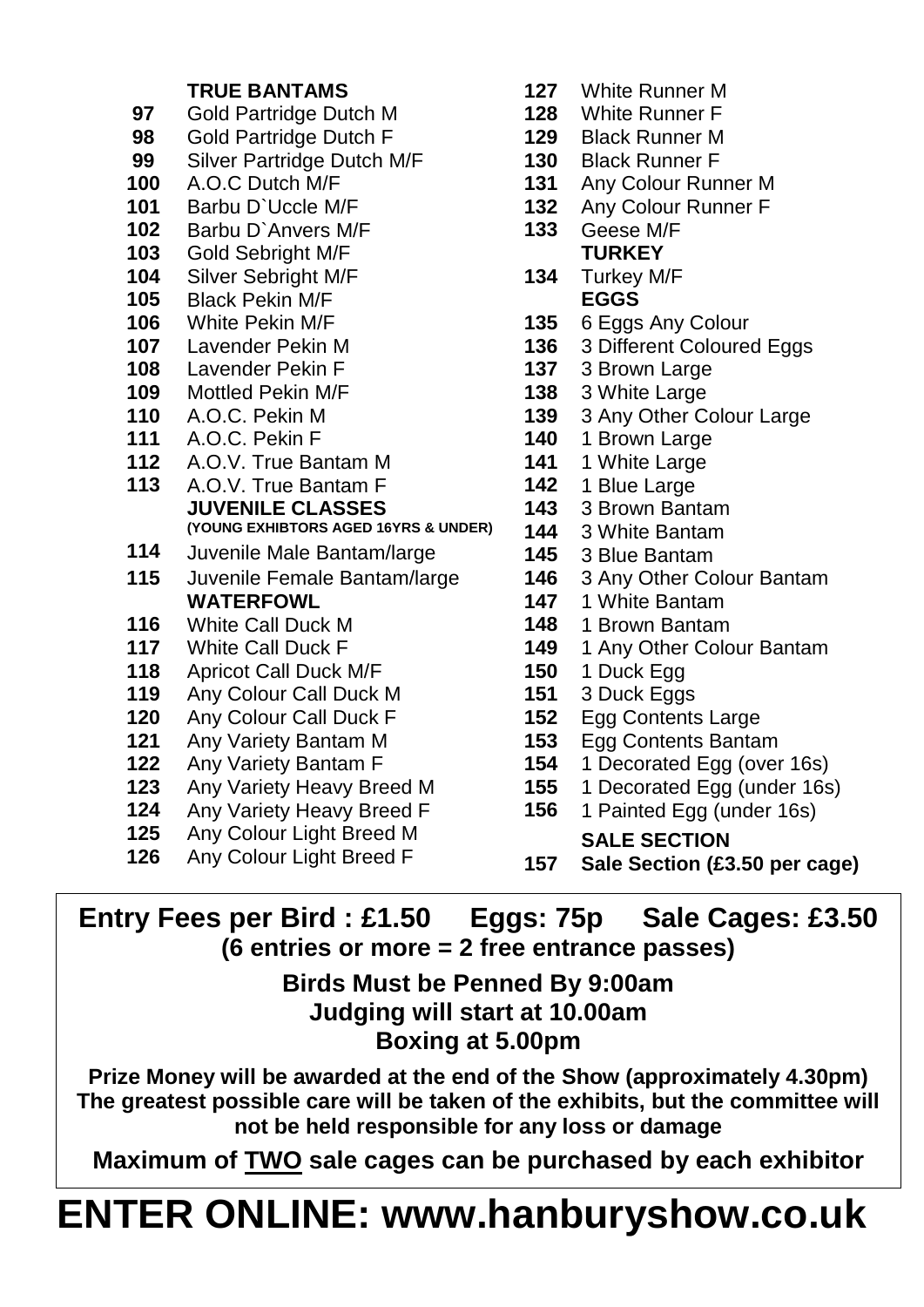### **REGULATIONS**

**ENTRIES –** the entries accompanied by a remittance to cover fees in full must be sent to **Mr George Mayes, MBG Vets, 36 Hanbury Rd, Droitwich, Worcs, WR9 8PW and to be received not later than Thursday 16<sup>th</sup> June 2022.** No late entries will be accepted. Please make cheques payable to Hanbury Countryside Show.

**RULES** – the Poultry Show is held under the Rules of the Poultry Club of Great Britain and exhibitors will be deemed to have agreed to abide by these rules and regulations contained therein.

**ACKNOWLEDGEMENTS** – of entries will not be made. No pen numbers will be issued. Pen numbers will be sent to exhibitor's seven days prior to the Show.

**RESPONSIBILITY** – from the time of delivery to the time of collection or dispatch, exhibits will be in the custody of the Society's Officials and may be handled only by them. Whilst every care will be taken of exhibits it is a condition of entry that exhibitors indemnify the Society against all claims for loss or injury. Birds found to be suffering from colds or otherwise unhealthy will immediately be returned to the exhibitors & fees paid forfeited.

**LICENCE CONDITIONS REGARDING AVIAN FLU -** All exhibitors must cleanse and disinfect their show boxes, crates or baskets before the event and be advised that they should be cleansed and disinfected on return to the home premises, and before they are used to hold any other bird. The Hanbury Countryside Show Society reserve the right to exclude any birds not complying with this and entry fees will NOT be refunded. Hanbury Countryside Show Society will adhere to all the conditions set out by DEFRA when granting the licence to hold the show.

**IMPORTANT NOTICE:** All poultry will be examined on arrival at the Poultry Marquee by the Societies appointed Vet. No birds should enter the marquee before they have been checked. Should a bird/s be deemed unfit for show the **Please ensure you have your signed DECLARATION FORM ready for handing in on arrival.** The declaration form will be posted out alongside the penning slip.

**CARE OF EXHIBITS** – Birds will be fed and watered during the Show by stewards.

**PROTESTS** – will be dealt with as provided in the rules of the Poultry Club of Great Britain.

PARASITES – All exhibitors must ensure that their birds are clean and free from lice, scaly leg etc, and in general good health. Hanbury Countryside Show Society reserves the right to exclude any birds not complying with this and entry fees will NOT be refunded.

**CANCELLATION** – If in the unfortunate event that the Poultry Show is cancelled due to disease or poor weather or any other reason outside the Society's control; the Society will refund entry fees minus £2.50 to cover administration costs.

**DATA STORAGE** – Information from entry forms may be stored on computer; information about results may also be published and/or provided to the Press and Breed Societies for publication. Information about exhibitors and their animals may also be provided to DEFRA, Trading Standards, Depts. of County Councils, BCMS, SAC, and others having regulatory functions as well as the Society's Veterinary, Environmental Health, Legal and Safety Advisers. The making of an entry is irrevocable consent for the storage and disclosure of information in this way.

**Every exhibitor making entries for the show shall be deemed to have agreed to abide by these Rules and it is on this understanding only those entries are accepted.**